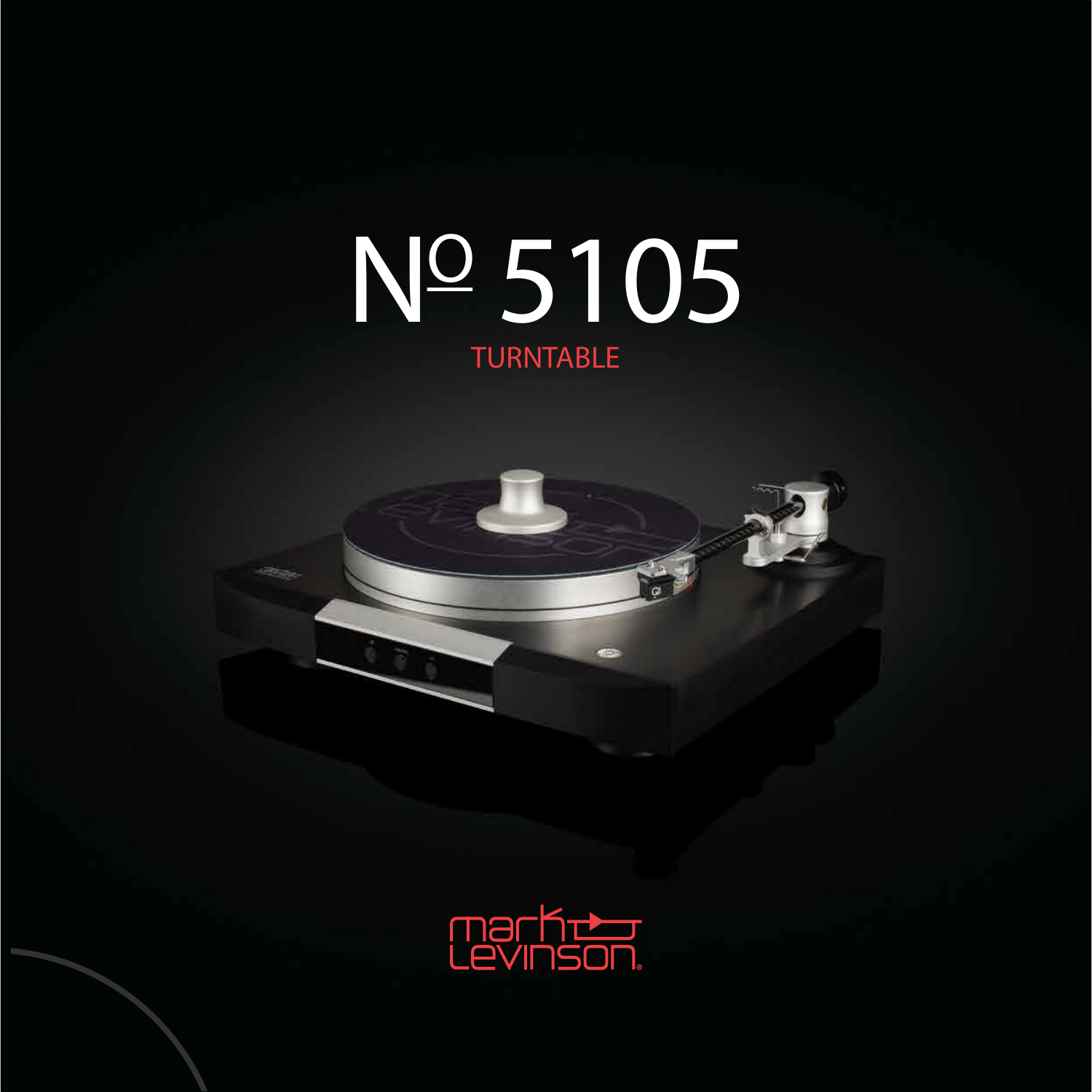# *Made with the finest materials, technology, and craftsmanship in the world.*



### First Class Custom Design

For nearly 50 years, discerning individuals have chosen Mark Levinson products for their luxurious beauty and revealing sound. Robust materials, lavish finishes, bold geometry, and outstanding performance are celebrated attributes of the Mark Levinson brand. The № 5105 is a premium precision-engineered turntable that delivers on that reputation with an original custom design.

#### Premium Materials

With its elegant motif, the № 5105 blends lustrous elements intrinsic to the acclaimed 5000 series while introducing new material combinations essential for its exceptional performance. No detail has been overlooked.

Like its 5000 series companions, the № 5105 features one-inch thick, bead-blasted, black-anodized, solid aluminum front panels that are machined and contoured to flow seamlessly into the sleek glass display. The tinted glass is recessed into a bead-blasted, clear-anodized aluminum bezel, with aluminum speed and standby control buttons to match. The iconic Mark Levinson hourglass knob design makes a cameo as a record weight: bead-blasted machined aluminum with a gently curved profile, mass-loaded with solid brass. This silhouette is echoed in the custom aluminum tonearm gimbal housing.

#### Outstanding Analog Source

Created for the discriminating analog music lover, the № 5105 is the perfect complement to the 5000 series phono stage included in the № 5805 integrated amplifier and № 5206 preamplifier. The № 5105 turntable is available either with or without a factory installed moving coil phono cartridge.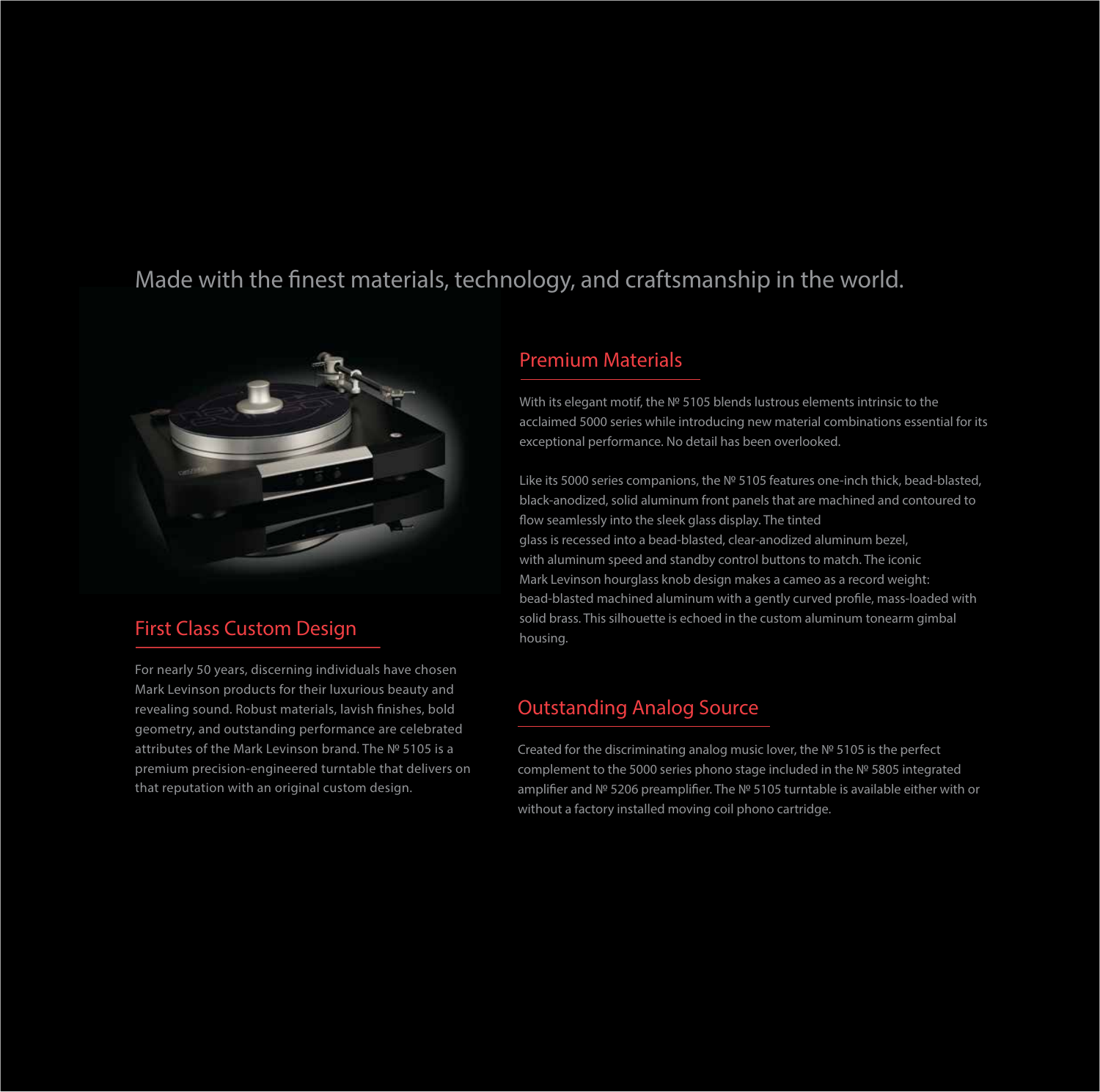

# **Refined Detail**

The custom 10-inch high gloss black carbon fiber tonearm tube is fixed to a solid aluminum headshell with an integrated finger lift. An integrated bubble level aids in deck leveling.

### Unrivaled Build Quality

A 14-lb solid aluminum platter suspended on a ground hardened steel axle rotating on ultra-precise bearing. An oil-free bearing bottom made of a mix of composite material with integrated lubrication and a maintenance-free brass sintered bush bearing ensures reliable operation for years to come.

The nearly two-inch-thick solid aluminum plinth is machined from a single billet and is suspended on three adjustable aluminum feet, each with a mixed-material internal suspension system.

## Optimized Drive System

The 12V synchronous motor's digital control circuit generates nearly no heat; therefore, no temperature drift, ensuring speed stability and low wow and flutter. The integrated wide-range power supply is designed for global use with 90-260 VAC and four included AC cables.